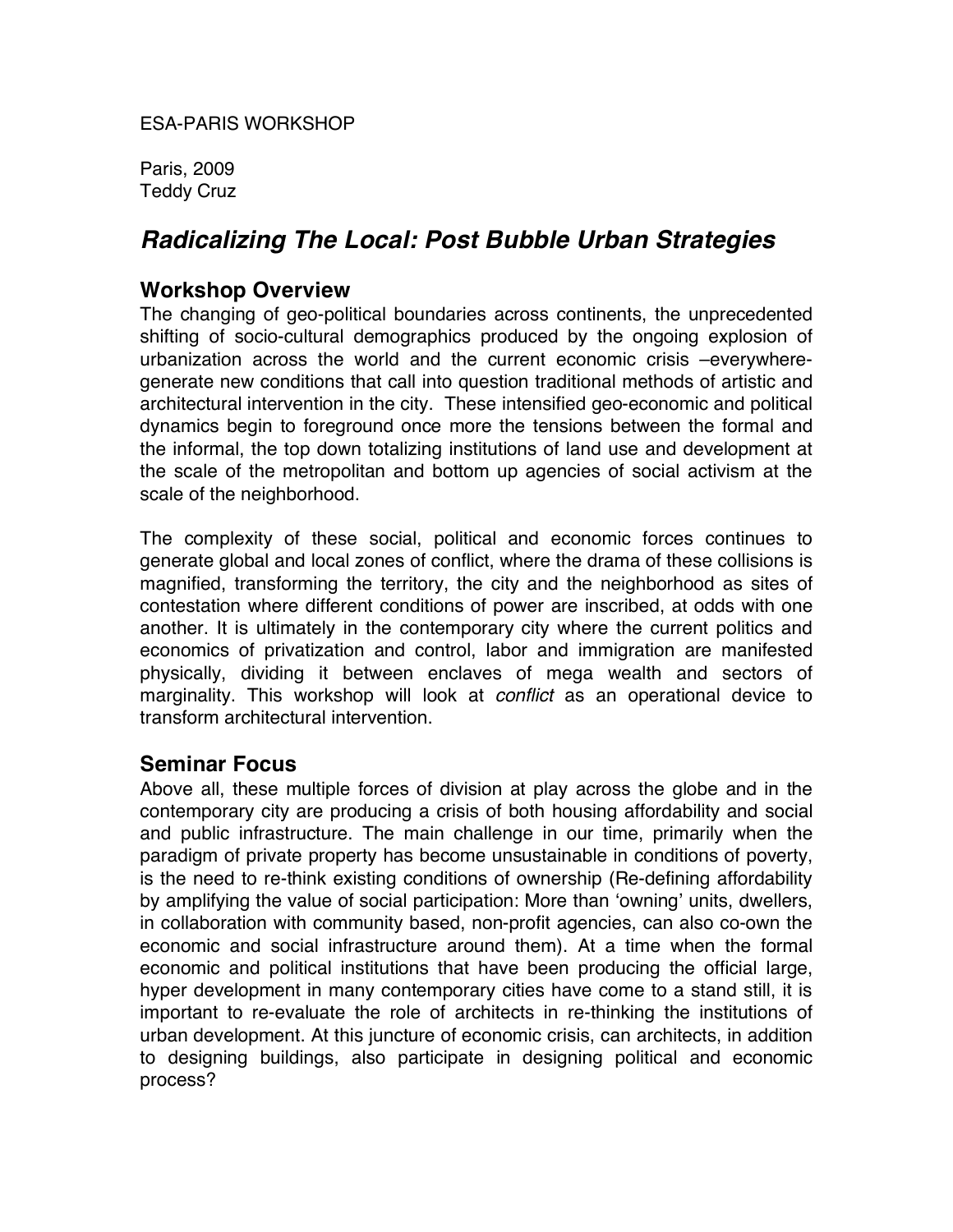This workshop will primarily engage the micro scale of the neighborhood, transforming it into the urban laboratory of the  $21<sup>st</sup>$  century. The micro urbanisms that are emerging within small communities across the city, in the form of nonconforming spatial and entrepreneurial practices, are defining a different idea of density and land use, setting forth a counter form of urban and economic development that thrives on social encounter, collaboration and exchange. New economies and social institutions will emerge from within communities. Can architects rethink political and economic systems in the context of these conditions? Can architects design collaboration and participation across agencies and institutions, re-negotiating the relationship between the top-down and bottom-up? Can conflict itself become an operational device to redefine practices of intervention in the city? Can we redefine the meaning of globalization by radicalizing the local? By reflecting over many of these questions, we can reopen the potential of the metropolitan as the site for a new brand of social realism and artistic experimentation and reevaluate the re-definition of the relationship between architectural form, political process and the economic sustainability.

# **Workshop Organization**

The participants of the workshop will divide in groups of 4. The members of each group will, together, construct a visual narrative made of texts and diagrams that will illustrate their findings / positions, across the following 5 points of research – which are included here simply as a way of illustrating the intentions of the workshop. (Acknowledging the short time we have to develop this work, we will discuss this information further at the beginning of the workshop as well as the logistics involved).

#### **1.Geographies of Conflict (Global)**

Diagrams identifying continental zones of friction:

Construct a visual narrative that can illustrate your reading on a variety of issues that define particular zones of conflict across the European continent. This can include issues of immigration, security zones, borders (physical and administrative), areas of wealth and poverty, main centers of corporate power and the rings of service communities that surround them, corridors of strong economic flow and enclaves of economic stagnation, metropolitan expansion and shrinkage, and so on…

# **2.Critical Thresholds (Local)**

Diagrams and texts identifying zones of conflict in Paris:

Use Paris and its edges to identify friction-zones that might reproduce the same dynamics found at the continental scales. Zones where immigrants concentrate, ʻhigh-end' enclaves of wealth and hyper development and zones of poverty and under-representation, large-scale infrastructure and small communities, internal borders within the fabric of the city (produced either by physical discrepancies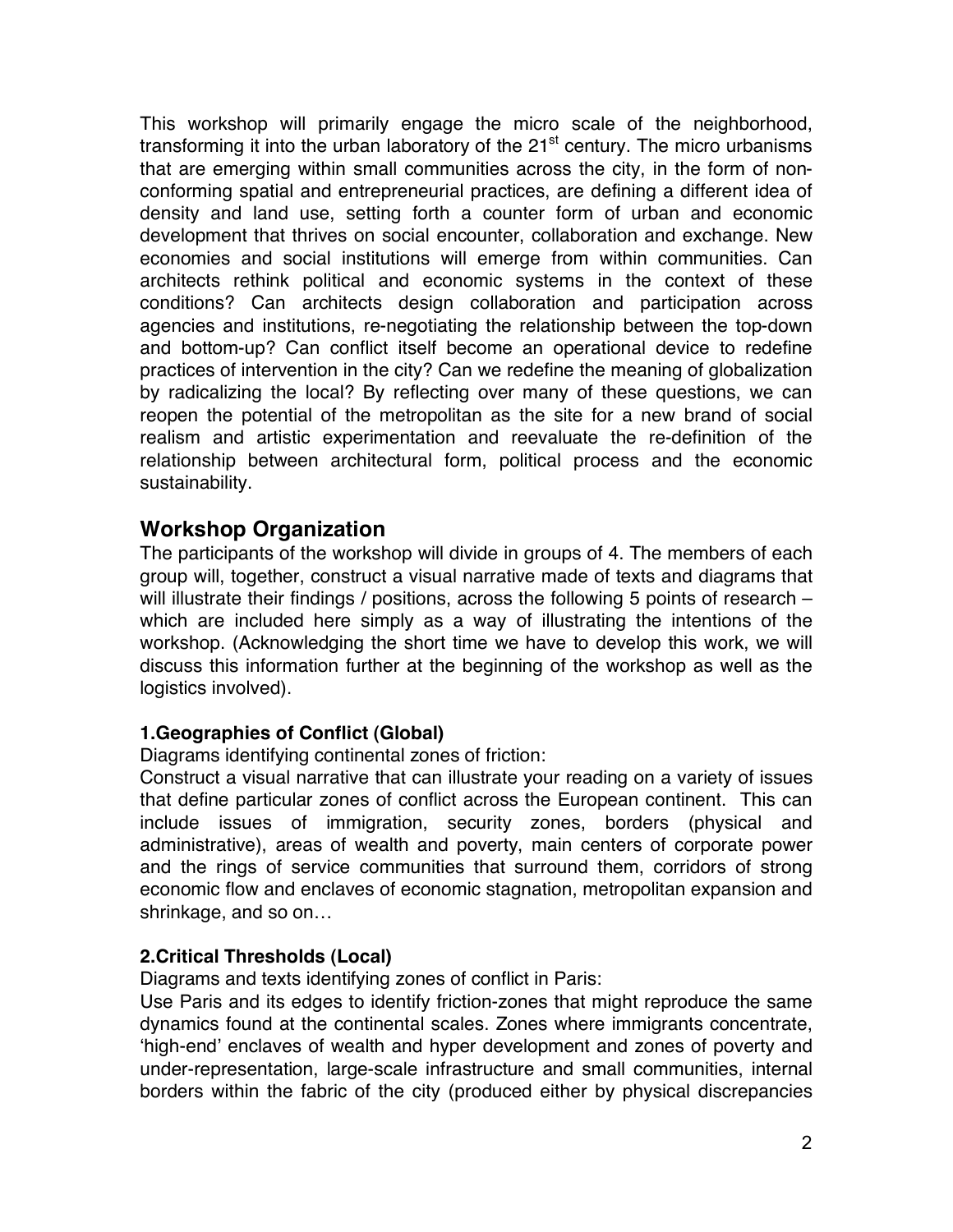and odd juxtapositions or by socio-economic inequalities), centers of top down, large manufacturing, requiring the ʻimportation of labor and sectors of bottom up entrepreneurial practices generated by particular communities of practice, and so on…

#### **3. Measuring the Neighborhood: Economic Capital Vs. Social Capital**

Diagrams and texts identifying the main political and economic informalities produced by the different social and cultural agencies and institutions at play in the neighborhood:

Each group will select a zone of conflict, a particular neighborhood where some of the socio-economic and political dynamics, observed at the scale of the continent at the city, are dramatized. These selected neighborhoods (one per group) will be the site of investigation. Each group will ʻmap' the socio-political and economic infrastructure found within the neighborhood. By this I mean the variety of social service agencies, art and culture collaborative groups, micro entrepreneurial projects (political and economic informalities), the variety of coalitions of activism on the ground (including particular characters –peopleleading specific projects), Non profit organizations at work within this environments, producing particular social organization, and so on…

In essence: a RELATIONAL SOCIO-POLITICAL AND ECONOMIC MAP illustrating much of the non-conforming / informal, micro / bottom up economic and political dynamics.

Other issues:

Political jurisdiction

Land use regulation

Other stake holders / political bodies

# **4. Designing Political and Economic Process**

Diagrams mapping alternative policy and economic frameworks:

With these diagrams and texts… that ʻmeasure' these ʻoff the radar,' invisible social capital/ dynamics… each group will alter / modify / augment/ redistribute/ reorganize some of these resources and efforts (on the ground), proposing a series of new relations, collaborations and ʻalliances' across agencies and institutions to generate alternative policy frameworks and forms of economic development (alternative to the normative pro-forma recipes of both private developer driven or subsidized housing)… as well as new social and economic support systems that can generate new typologies of housing and public infrastructure at the scale of the neighborhood.

# **5. Counter Spatial Tactics of Development**

Diagrams and texts suggesting how these alternative modes of sociability and economic sustainability can be supported by particular formal and organizational configurations, in terms of housing and public infrastructure in the neighborhood.